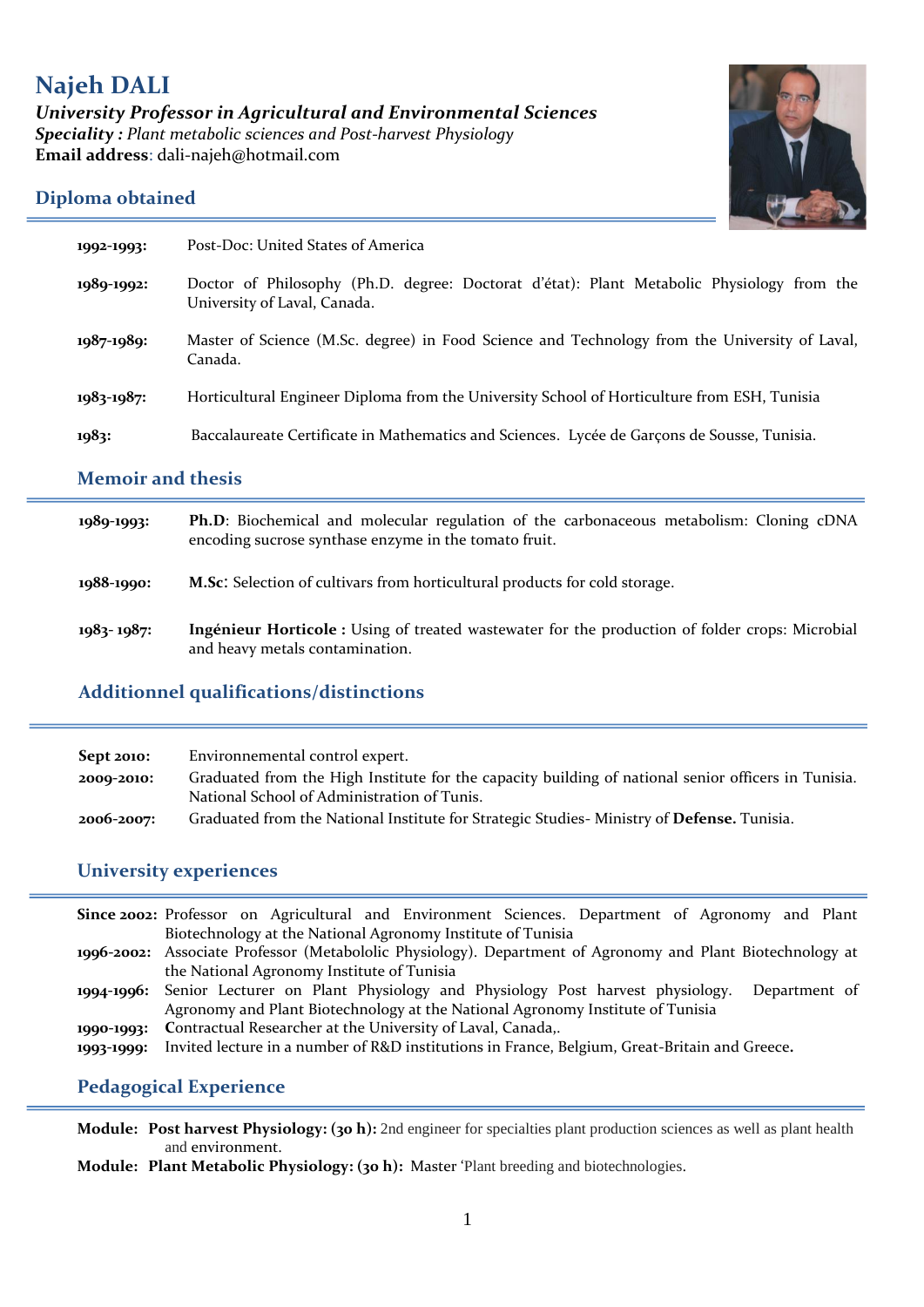**Module : Desertification and Environment Protection: (30 h):** Master 'Aridoculture and Combating Desertification

**Module : Environment and Sustainable Management of Natural Resources: (30 h):** Master in Natural Ecosystems Management and Valorisation of their Resources.

### **Professional experience**

| 2010-2011: | Director General of Tunisian Agency of National Protection.                                                                                                                                                                                                                                                                                                                                                                                                                          |  |
|------------|--------------------------------------------------------------------------------------------------------------------------------------------------------------------------------------------------------------------------------------------------------------------------------------------------------------------------------------------------------------------------------------------------------------------------------------------------------------------------------------|--|
| 2004-2010: | Director General of Environment and Quality of Life in the Ministry of Environment and<br>Sustainable Development, Tunisia (Rang exceptional and chargé de mission).                                                                                                                                                                                                                                                                                                                 |  |
| $\bullet$  | In this capacity, my responsibilities consist of the elaboration and the monitoring of the<br>implementation of the national strategies and action plans in major environmental and sustainable<br>development field that ensure a high level of environmental protection and preserve the quality of<br>life.                                                                                                                                                                       |  |
|            | In particular, the National Focal Point for the United Nations Framework Convention on Climate<br>Change (UNFCCC), the National Focal Point for the Intergovernmental Panel on Climate Change<br>(IPCC), Convention on Biological Diversity (CBD), The United Nations Convention to Combat<br>Desertification (UNCCD) and other related environmental conventions (POP's) are working in<br>and under the supervision of the General Directorate of Environment and Quality of Life. |  |
| 2002-2004: | Director of International Cooperation at Ministry of agriculture and environment and hydraulic<br>resources of Tunisia                                                                                                                                                                                                                                                                                                                                                               |  |
| 2000-2002: | Director of International Cooperation at Ministry of environment and land management                                                                                                                                                                                                                                                                                                                                                                                                 |  |
| 1999-2000: | Expert at Tunisian Agency of the Professional Insertion. The Ministry for the Employment and<br>the Professional Insertion                                                                                                                                                                                                                                                                                                                                                           |  |

### **Member of administration board**

| 2004-2011: | Sahara and Sahel Observatory.                          |
|------------|--------------------------------------------------------|
| 2010-2011: | National Sanitation Utility (O.N.A.S.).                |
| 2004-2010: | Global Environment Facility (GEF/world Bank).          |
| 2004-2009: | Tunisian Civil Aviation and Airports Authority (OACA). |
| 2001-2004: | Central Laboratory for Testing and Analysis.           |

### **Scientific publications**

- Dali N., Benhamou, N., Michaud, D. et Yelle, S. 1991. Sucrose phosphate synthase and cell wall invertase: two majors enzymes implicated in the high level of sugars in tomato fruits. Annual meeting of plant physiologists. New Mexico. USA. August 1991.
- Binh, N., Anguenot, R., Dali N. et Yelle, S. 1992. Regulation of sucrose synthase genes in maize ant tomato fruits. Annual meeting of plant physiologists. Pittsburg. USA. August 1992.
- Dali N., Michaud, D. et Yelle, S. 1992. ). Evidence for the involvement of sucrose-phosphate synthase in the pathway of sugar accumulation in sucrose accumulating tomato fruits. Plant Physiol 99 434.438 [https://www.ncbi.nlm.nih.gov/pmc/articles/PMC1080480/\)](https://www.ncbi.nlm.nih.gov/pmc/articles/PMC1080480/)
- Dali, N., C. Willemot, J. Maklouf, J. Arul,A. Gosselin et Y. Desjardins.1992. Comparison of storage potential of four Canadian strawberry cultivars. Advances in Strawberry Research, 11:17-20.
- Dali N., Desjardins, Y. et Willemot, C. 1993. Comparaison of Storage potentail of Five Asparagus Cultivars (Asparagus Officinalis L.). Can. J. Plant Sci. 73: 601-606. <http://www.nrcresearchpress.com/doi/pdf/10.4141/cjps93-080>
- Dali N., Tissaoui T et Willemot, C. 1996. Détermination des paramètres physiologiques pour la sélection de cultivars de tomate en vue de l'entreposage. Revue Fruit.
- Dali N., Ben Ghanem H et etMougou, A. 1997. Effets d'un stress salin sur la répartition entre amidon et sucres solubles dans les feuilles de deux lignées de tomates. Revue de l'INAT.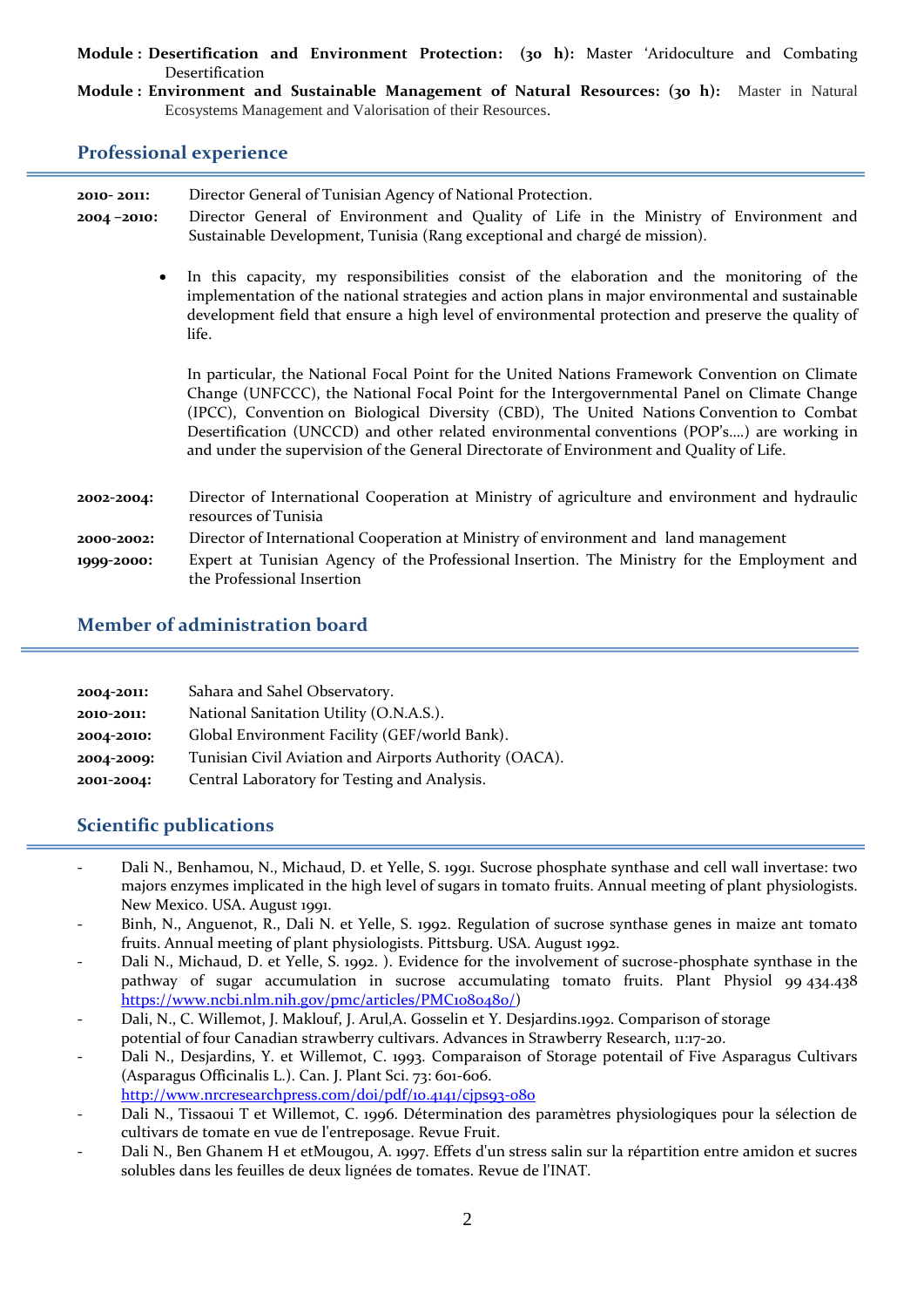- Dali N., Fertani A., Tissaoui T et Harbaoui Y. 1997. Importance du saccharose et de la force de l'organe puit dans l'accumulation des sucres dans les fruits de tomates. Revue d l'INAT : 12:1.
- Dali N., Kacem B., Tissaoui T. 1996. TunisianDeglet Noor Date Ripeningprocessing and Storage. Cahiers Options Méditerranéennes. 42: 179-184.<http://om.ciheam.org/article.php?IDPDF=CI020472>
- Bettaieb T., Dali N., Harbaoui Y et Tissaoui T. 1999. Callogenese et Néoformation de Bourgeons In Vitro Chez le Glaieul (GladiolusgrandiflorusHort). Annales de l'INRAT. 72 : 267-276.
- Hyacinthe. N., Dali N., Binh N Q., Christine H F et Serge Y. 1999. Starch synthesis in tomato remains constant throughout fruit development and is dependent on sucrose supply and sucrose synthase activity. Journal of Experimental Botany. 338. 1457-1463[. https://academic.oup.com/jxb/article/50/338/1457/509799](https://academic.oup.com/jxb/article/50/338/1457/509799)
- Mehouachi T., Rezgui S., Denden M et Dali N. 1999. Estimated pattern radiation use effeciency in two potato varieties. Revue de l'INAT. Vol 14:1.
- Bettaieb T., Dali N et Krichen R. 2000. Raccourcissement du Cycle de Production de Vitroplants de Strelitzia Reginae Ait. (Oiseau de Paradis). Revue de l'INAT. Vol 15 :2 : 159-167.
- Zayani K., Dali N., Alouini A et Hadj T. 2001. Evaluation de l'irrigation localisée de la vigne de table dans la région de Mornag. Option Méditerranéennes. 31 : 105-111. [https://www.researchgate.net/publication/259309641\\_Evaluation\\_de\\_l'irrigation\\_localisee\\_de\\_la\\_vigne\\_de\\_t](https://www.researchgate.net/publication/259309641_Evaluation_de_l) able dans la region de Mornag
- Bettaieb T., Dali N., Harbaoui Y et Tissaoui T. 2001. Regeneration de vitrovariants chez le glaieul (GladiolusgrandiflorusHort.) « Callogenèseetnéoformation de bourgeons ». Revue de l'INRAT.
- Mehouachi T., Hannachi C., Denden M et Dali N. 2001. Effect of gibberellic acid on the developement of cucumber. Revue de l'INAT Vol 14:2.
- Dali N., Romani K., Mougou A., Harbaoui Y et Tarchoun N. 2001. Evaluation de paramètres agronomiques et biochimiques de douze lignées de piment fasciculées destinés { l'industrie de transformation. Revue de l'INAT.
- Mehouachi.T., Harbaoui Y., Rezgui S., Dali N et Ben Nejma S. 2001. Etude de l'influence de l'ombrage artificiel et de la date de plantation sur le comportement de la tomate de saison. Revue de l'INAT. 16/1. 37-47.
- Dali N., AlouiHamda., ben Salah H et Hanchi B. 2002. Etude écophysiologique du comportement des anciennes variétés de blé dur soumises { la sécheresse. Revue de l'INAT.
- Bettaieb T., Dali N., M'Hamdi et Hannachi C. 2002. Automatisation de la Multiplication In Vitro du Glaïeul (Gladiolusgrandiflorus HORT.) Revue de l'INAT Vol 17 :2 : 119-127.
- Dali N., Rommani K., Bettaieb T., Tarchoun N et Mougou A. 2003. Effets de l'enrichissement carboné sur l'activité photosynthétique la croissance et la production de la tomate de serre. Revue de l'INAT Vol 18 : 2.
- OuldDjeh T., Daly N.,A. Ben Salah, T. Bettaieb, K. Rommani, Y. Harbaoui et A. Mougou. 2003. Atténuation des effets d'une solution fertilisante saumâtre sur les paramètres agronomiques d'une culture de tomate par l'élévation de la teneur atmosphérique en CO2. Revue de l'INAT. Vol. 18 N°2.
- Bettaieb T., Dali N et Tissaoui T. 2003. Effets des basses températures sur l'accumulation de proline et de sucres solubles chez quelques vitro variantes de glaïeul. gladiolusgrandiflorusHort.. Vol : 18 :2.
- Bettaieb T., Dali N et Tissaoui T. 2003. Possibilité d'utilisation de la fluorescence chlorophyllienne pour l'évaluation de la tolérance de glaïeul
- OuldDjeh T., N. Dali, T. Bettaieb, A. zouba et A. Mougou. 2004. Effets de l'enrichissement carboné sur le rendement et la qualité du fruit d'une culture de tomate (Lycopersicon esculentum Mill.) irriguée par les eaux géothermales. Revue de l'INAT. Vol. 19 N°2.
- Dali N., Hanana M et Bouzid S. 2004. Importance du stade de développement dela plante et de la répartition entre amidon et sucres solubles dans la réponse du piment à la présence d'une concentration élevée en NaCl. Revue de l'INAT Vol. 19 N°2.
- Dali N., Hajlaoui I., Mkada J et Bettaieb T. 2004. Prévention du brunissement enzymatique en culture In Vitro : cas de l'anthurium (Anthurium andreanum Lind). Revue de l'INAT. Vol 19 :2.
- M M'Hamdi., Dali N., Hajlaoui I et Bettaieb T. 2004. Rôle des Catalases dans le Contrôle de la dormance et de la germination des cornes de glaïeul (GladiolusgrandiflorusHort). Revue de l'INAT. Vol 19 :2.
- Bettaieb T., Dali N., M'Hamdi M et Dujardin P. 2004. Les Catalases : des antioxydants atténuant les effets des basses températures chez le glaïeul. Revue de l'INAT. Vol 19 : 2.\_ 28.
- Dali N., I. Hajlaoui, J. Mkada et T. Bettaieb. 2005. Prévention du brunissement enzymatique en culture in vitro : cas de l'Anthurium andreanum Lind. Revue de l'INAT. Vol. 20 N°1.
- Oould Jah T., N. Dali et T. Bettaieb. 2005. Etude de quelques paramètres métaboliques d'une culture de tomate irriguée par une solution saline dans une atmosphère enrichie en CO2. Revue de l'INAT. Vol. 20 n°1.
- OuldDjeh T., Dali N., T. Bettaieb et A. Ben Salah. 2006. Influence métabolique du CO2 atmosphérique sur la tomate cultivée en milieu saumâtre. Cahiers Agricultures vol. 15, (5). 441-447. [https://www.researchgate.net/publication/289149054\\_Effects\\_of\\_atmospheric\\_CO2\\_enrichment\\_on\\_a\\_tomat](https://www.researchgate.net/publication/289149054_Effects_of_atmospheric_CO2_enrichment_on_a_tomato_crop_irrigated_by_a_saline_solution) [o\\_crop\\_irrigated\\_by\\_a\\_saline\\_solution](https://www.researchgate.net/publication/289149054_Effects_of_atmospheric_CO2_enrichment_on_a_tomato_crop_irrigated_by_a_saline_solution)
- Abdelhadi, S. Arbaoui, N. Dali et T. Bettaieb, 2013. Multiplication in vitro pour la sauvegarde d'une plante aux vertus multiples : Aloe vera L. Revue de l'INAT, 27(2).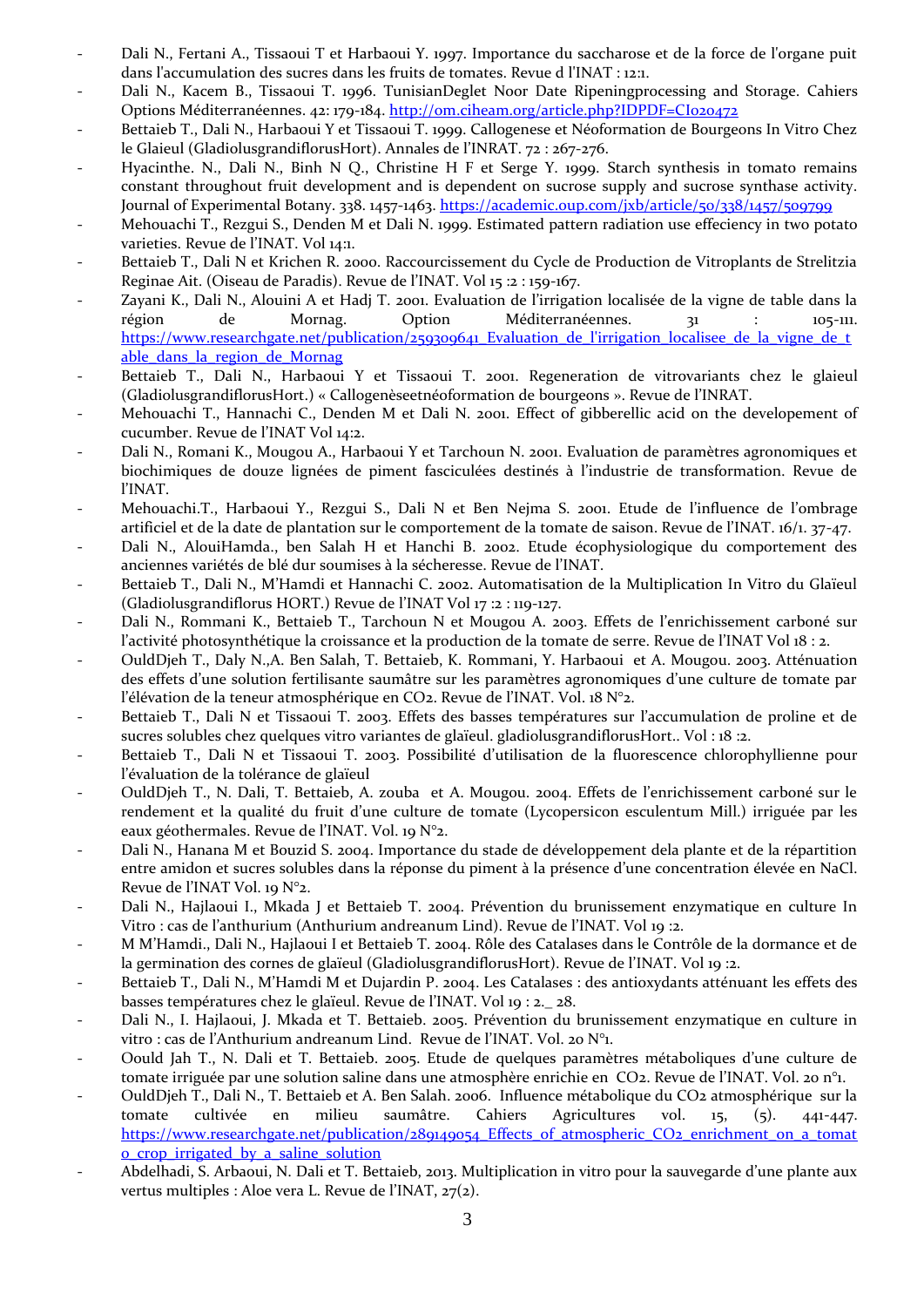- Dali N. 2013. Manutention des fruits et des légumes après récolte : Importance de la date de récolte. Revue de l'INAT. Vol 28 :2. 113-131.
- Dali N; B Bourguiba, F Benjeddi, S Rezgui et T Bettaib. 2013. Effet de l'entreposage au froid et/ou du nitrate d'argent sur la durée de vie des roses après la récolte. Revue de l'INAT. Vol 28 :2. 95-112.

### **Student Frames: The last 5 years: (10 students)**

| 2017-2018: | DHAOUADI Cyrine: Improvement of the quality and shelf life of raspberry fruit (Rubus idaeus, L) by<br>calcium treatments.                                                      |
|------------|--------------------------------------------------------------------------------------------------------------------------------------------------------------------------------|
| 2016-2017: | GHARIANI Heni: Effects of pruning and 'SYNCRON & NITROACTIVE' on the early maturity of two<br>varieties of raspberry (Rubus idaeus, L.) and fruit quality during cold storage. |
| 2015-2016: | TRABELSI Saber: Inventory and evolution of desertification and silting control techniques in southern<br>Tunisia (case study: Kebili governorate).                             |
| 2014-2015: | Bel Hadj Fraj Zied: Study of the varietal behavior of strawberries (Fragariavesca.L) in fields and during<br>cold storage.                                                     |
| 2014-2015: | GHEDIRA Meriam Khadija: Effects of variety, harvest date, pre-cooling, and cold storage on the quality<br>and shelf life of raspberries (Rubus idaeus, L) in post-harvest      |
| 2013-2014: | GADER Khouloud $2013/2014$ : Influence of storage conditions on the quality of potato tubers: Energy<br>performance of storage buildings.                                      |
| 2013-2014: | El Haj Yahya Mariem: about the culture, quality and conservation of spinach                                                                                                    |
| 2013-2014: | HADDED Fadoua: Effects of cold on the in vitro behavior of vitroplants of a sweetening plant: Stevia<br>rebaudiana Bert.                                                       |
| 2012-2013: | KRAIEM Ahmed: Study of the effect of mycorrhizal biofertilizers on biologically grown seasonal potato<br>crops and their post-harvest behavior.                                |
| 2012-2011: | Dorsaf B: Effect of cold storage and / or silver nitrate on the service life of roses after harvest.                                                                           |

## **Experience in the field of environment and climate change**

| 2006-2011: | Member of the National Commission on Sustainable Development.                                         |
|------------|-------------------------------------------------------------------------------------------------------|
| 2006-2011: | Member of the Designated National Authority for the Clean Development Mechanism (Tunisian             |
|            | CDM DNA) established under the Kyoto Protocol.                                                        |
| 2004-2011: | Tunisia's National Focal Point for the Sahara and Sahel Observatory.                                  |
| 2004-2011: | Tunisia's National Focal Point for the Mediterranean Action Plan (MAP).                               |
| 2006-2011: | Tunisia's National Focal Point for the Clean Technologies Fund (CTF) of the World Bank                |
| 2002-2010: | Member of the Global Environment Facility (GEF) Council.                                              |
| 2002-2010: | Tunisia's National Focal Point for the Euro-Mediterranean Technical Assistance Program for the        |
|            | Environment (METAP- World Bank).                                                                      |
| 2000-2008: | Tunisia's National Focal Point for the LIFE Third Countries, the EU's financial instrument supporting |
|            | environmental and nature conservation projects.                                                       |

#### **Chair of many steering committees in charge of the elaboration of the national strategies and studies in the fields of vulnerability/adaptation and mitigation of climate change:**

- National strategy on climate change (including adaptation and mitigation, to be finalized in 2010).

- National strategy on the adaptation of the health sector to climate change (2009).
- National strategy on the adaptation of the tourism sector to climate change (to be finalized in 2010)
- National strategy on the adaptation of the coastal zones to climate change (2008).

- National strategy to set-up an early warning system to prevent extreme weather events exacerbated by climate change (2009).

- National portfolio of adaptation projects and programs.

- Organizer of many international, regional and national conferences and workshops in the fields of environment and climate change, inter alia the "Tunis International Solidarity Conference to face climate change in Africa and the Mediterranean Region" (Tunis, 18-20 November 2007), crowned by the Tunis Declaration and Action Plan for International Solidarity to face Climate Change, Livestock and Global Climate Change May 2008, British Society of Animal Science ( 17-20 May, 2008 Hammamet, Tunisia).

- Member of the Tunisian delegation to more than 80 international conferences and events on environment and sustainable development: Conferences of the Parties (COPs) to the UNFCCC and the Kyoto Protocol (2000-2009), COPs of the UN CBD and COPs of the UN CCD, Johannesburg Summit on Sustainable Development, UNEP council, GEF council, meetings of AMCEN, UN Commission on Sustainable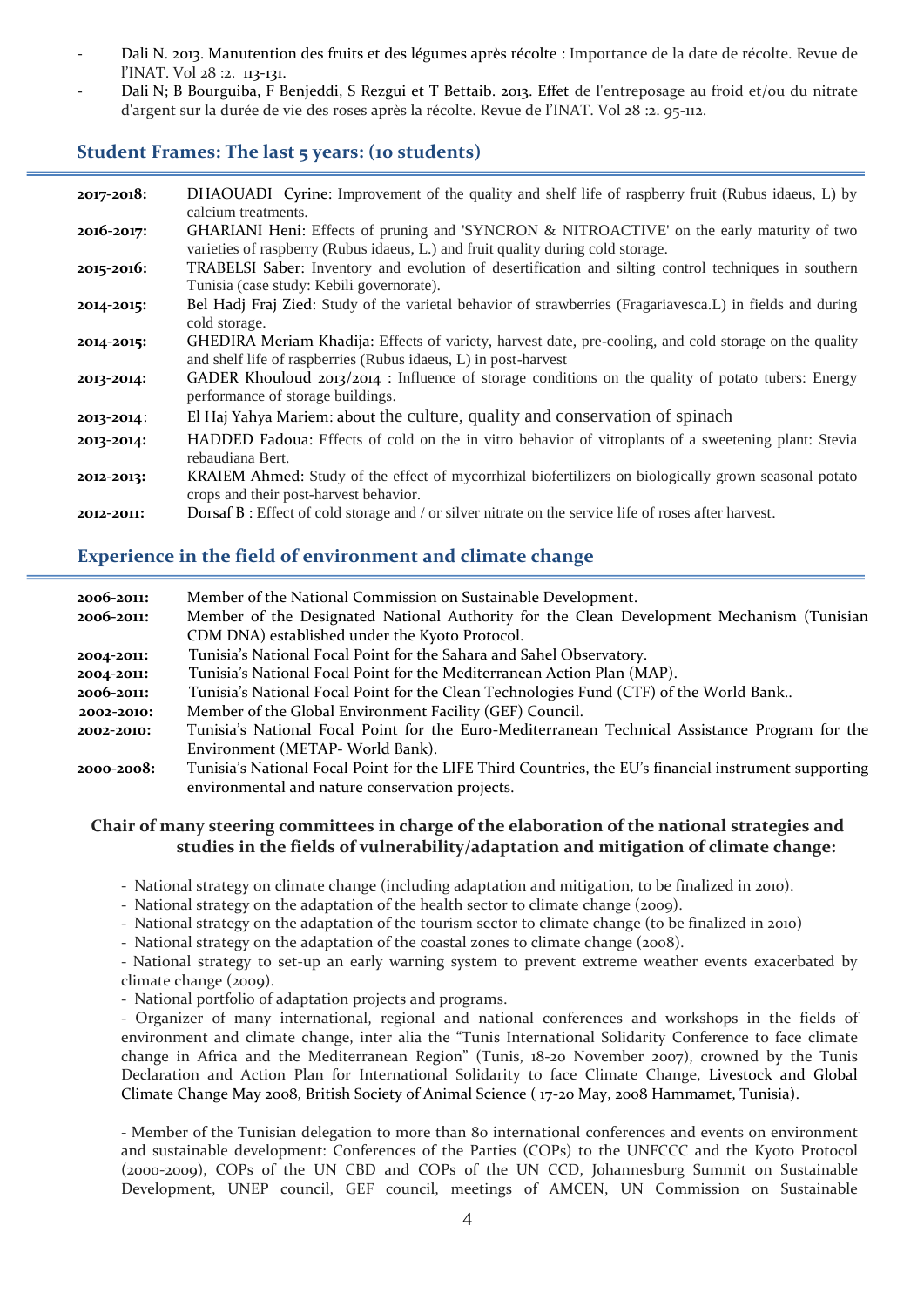Development (CSD), the Short and Medium-term Priority Environmental Action Programme (SMAP) adopted by the Euro-Mediterranean Ministerial Conference on the Environment, etc.

### **Some references on the Internet**

Member of the Horticultural Sciences Laboratory. Institut National Agronomique de Tunisie : [http://www.inat.tn/fr/structures-de-recherche/laboratoire-de-recherche/laboratoire-des-sciences](http://www.inat.tn/fr/structures-de-recherche/laboratoire-de-recherche/laboratoire-des-sciences-horticoles)[horticoles](http://www.inat.tn/fr/structures-de-recherche/laboratoire-de-recherche/laboratoire-des-sciences-horticoles)

#### **International Meetings**

- Global Environment Fund Council members (GEF/world Bank): alternates and constituencies. : .Washington 2011. https://www.thegef.org/sites/default/files/council-meeting-documents/C.40.Inf.2

Council Members and Alternates o 4.pdf

- Workshop on water-related security threats in the Merguellil catchment. National Institute of Agronomy-Tunisia-Tunis. June 1st 2010.
- [http://wassermed.cmcc.it/www.wassermed.eu/images/stories/AGENDA/workshop1\\_agenda/index.pdf](http://wassermed.cmcc.it/www.wassermed.eu/images/stories/AGENDA/workshop1_agenda/index.pdf)
- Integrated program of interventions for the depollution in the catchment of Lake Bizerte for the restoration of the quality of its waters and its ecosystems: Workshop water and environment. Marseille 27 May 2010 [:file:///C:/Users/user2/Downloads/fichetunisie-fr.pdf](file:///C:\Users\user2\Downloads\fichetunisie-fr.pdf)
- International Forum « Green Afriqiya ». : http://www.mdptunisie.tn/fr/green\_afriqiya.php
- International Conference on the Transfer and Recovery of Treated Wastewater (USU) Tunis, February 17, 2009

[file:///C:/Users/user2/Downloads/20090217\\_concept-paper-prog\\_fr.pdf](file:///C:\Users\user2\Downloads\20090217_concept-paper-prog_fr.pdf)

- Africa Trade and Climate Change Dialogue. Johannesburg, 7-8 May, 2009. [https://www.iisd.org/pdf/2009/trade\\_cc\\_dialogue\\_africa\\_agenda.pdf](https://www.iisd.org/pdf/2009/trade_cc_dialogue_africa_agenda.pdf)
- Fifteenth Ordinary Meeting of the Contracting Parties to the Convention for the Protection of the Marine Environment and the Coastal Region of the Mediterranean and its Protocols. Action Plan for the Mediterranean. United Nations Environment Program (UNEP). Almeria (Spain), 15-18 January 2008.
- Livestock and Global Climate Change May 2008. Proceedings International Conference British Society of Animal Science. Editors P Rowlinson, M Steele and A Nefzaoui Hammamet, Tunisia. 17-20 May, 2008 [http://www.agrecol.de/climadapt/files/LGCC\\_procdings.pdf](http://www.agrecol.de/climadapt/files/LGCC_procdings.pdf)
- International Solidarity Conference on Climate Change Strategies for African and Mediterranean Regions. Tunisia, 18-20 November 2007.

[http://www.mdptunisie.tn/en/conference/images/pdf/guidelines\\_conference\\_workshops\\_fr.pdf](http://www.mdptunisie.tn/en/conference/images/pdf/guidelines_conference_workshops_fr.pdf) and [http://www.mdptunisie.tn/fr/conference/images/pdf/programme\\_conference\\_fr.pdf](http://www.mdptunisie.tn/fr/conference/images/pdf/programme_conference_fr.pdf) and [http://www.unesco.org/science/doc/mab/tunisia/Finalreport\\_Session7.pdf](http://www.unesco.org/science/doc/mab/tunisia/Finalreport_Session7.pdf)

- 14th Ordinary Meeting of the Contracting Parties to the Convention for the Protection of the Marine Environment and the Coastal Region of the Mediterranean and its Protocols. Mediterranean Action Plan. United Nations Environment Programme. UNEP. Portoroz (Slovenia), 8-11 November 2005. [https://wedocs.unep.org/bitstream/handle/20.500.11822/6117/05ig16\\_inf9\\_eng.pdf?sequence=1](https://wedocs.unep.org/bitstream/handle/20.500.11822/6117/05ig16_inf9_eng.pdf?sequence=1)
- List of Government Representatives. Mediterranean Action Plan. United Nations Environment Program. UNEP Meeting of MAP Focal Points Athens, 21-24 September 2005. <https://wedocs.unep.org/rest/bitstreams/7338/retrieve>
- Global Environment Fund (GEF) talking point MAY 19-21, 2004 :
- http://documents.banquemondiale.org/curated/fr/864621468140980868/pdf/376210ENGLISH011Vol141N012 [11PUBLIC1.pdf](http://documents.banquemondiale.org/curated/fr/864621468140980868/pdf/376210ENGLISH011Vol141No1211PUBLIC1.pdf)
- Evaluation of the Regional Activity Center of the Mediterranean Action Plan. Twelfth Ordinary Meeting of the Contracting Parties to the Convention for the Protection of the Mediterranean Sea against Pollution Mediterranean Action Plan. United Nations Environment Program (UNEP). Monaco, 14-17 November 2001 file:///C:/Users/user2/Downloads/oiig13\_inf7\_fre.pdf

#### **Contribution to the elaboration of documents and studies**

- Adaptation to climate change and natural disasters in coastal cities of North Africa Phase 1: Current and 2030 risk assessment for the city of Tunis. World Bank Document. January 31, 2011: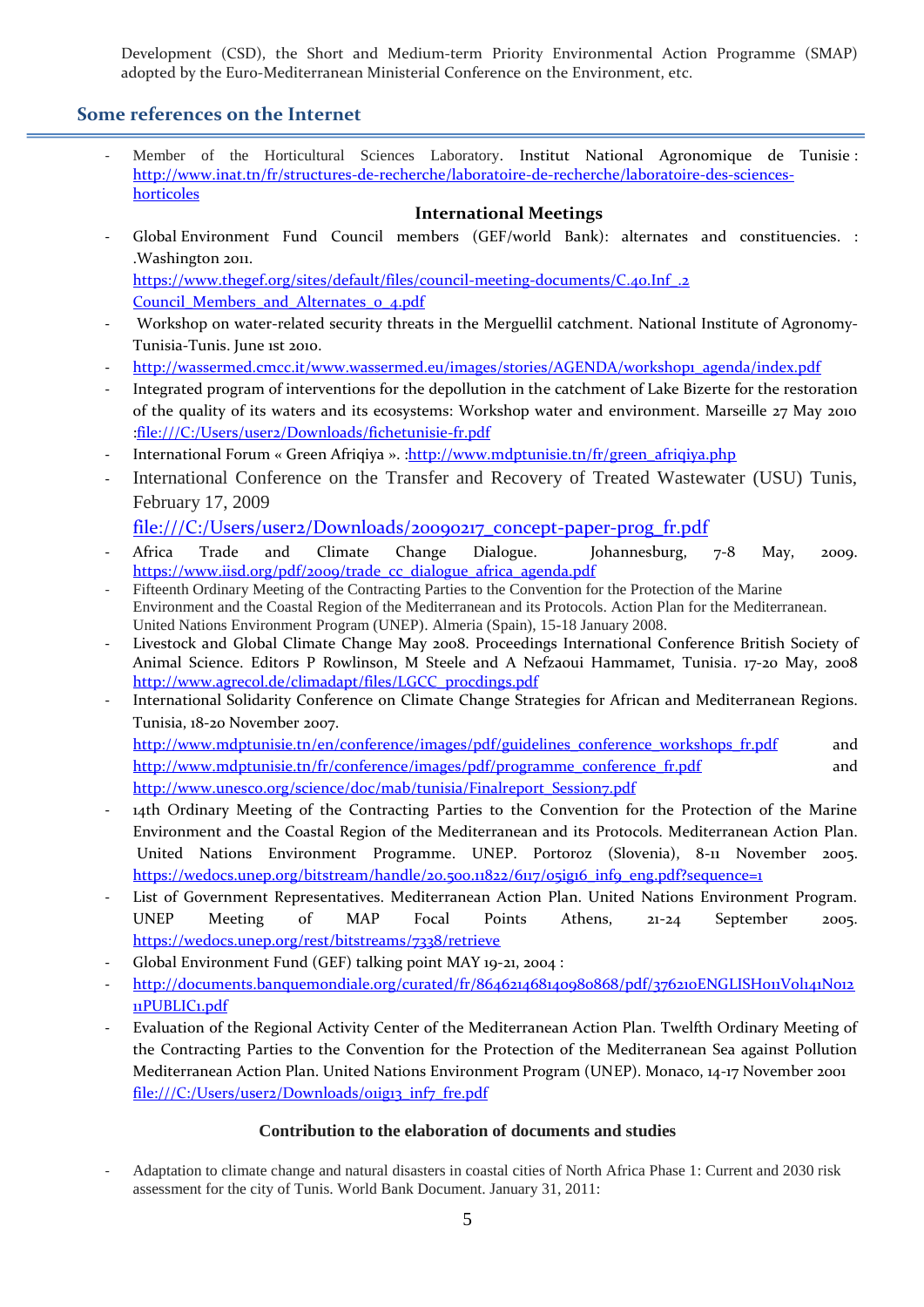[http://www.cmimarseille.org/sites/default/files/newsite/docs/UD2\\_wk2/UD2\\_wk2\\_Study\\_Tunisia\\_ReportP](http://www.cmimarseille.org/sites/default/files/newsite/docs/UD2_wk2/UD2_wk2_Study_Tunisia_ReportPhase1_FR.pdf)\_ [hase1\\_FR.pdf](http://www.cmimarseille.org/sites/default/files/newsite/docs/UD2_wk2/UD2_wk2_Study_Tunisia_ReportPhase1_FR.pdf)

- Regional study on the vulnerability of coastal cities of North Africa to climate change and natural disasters First national seminar of Restitution Tunis, May 18, 2010: [https://www.preventionweb.net/files/14033\\_SminaireTunisvillesctiresMai2010050.docx](https://www.preventionweb.net/files/14033_SminaireTunisvillesctiresMai2010050.docx)
- 4th Report on Biological Diversity in Tunisia July 2009: <https://www.cbd.int/doc/world/tn/tn-nr-04-fr.pdf>
- Request for Expressions of Interest N  $\degree$  05/2007 / DGEQV: Selection of Consultants: [https://www.webmanagercenter.com/2007/05/30/29049/sollicitation-de-manifestations-d-interet](https://www.webmanagercenter.com/2007/05/30/29049/sollicitation-de-manifestations-d-interet-n%C2%B005-2007-dgeqv-selection-de-consultants/)[n%C2%B005-2007-dgeqv-selection-de-consultants/](https://www.webmanagercenter.com/2007/05/30/29049/sollicitation-de-manifestations-d-interet-n%C2%B005-2007-dgeqv-selection-de-consultants/)
- Assessment of the cost of water degradation: Case of Tunisia: Study carried out in collaboration with the World Bank; Regional Office Middle East & North Africa Sustainable Development Department. June 28, 2007. [http://siteresources.worldbank.org/EXTMNAREGTOPENVIRONMENT/Resources/Tunisie\\_Eau\\_07.pdf?res](http://siteresources.worldbank.org/EXTMNAREGTOPENVIRONMENT/Resources/Tunisie_Eau_07.pdf?resourceurlname=Tunisie_Eau_07.pdf) [ourceurlname=Tunisie\\_Eau\\_07.pdf](http://siteresources.worldbank.org/EXTMNAREGTOPENVIRONMENT/Resources/Tunisie_Eau_07.pdf?resourceurlname=Tunisie_Eau_07.pdf)
- Third National Report on Biological Diversity Tunisia 2006. <https://www.cbd.int/doc/world/tn/tn-nr-03-fr.pdf>
- World Bank regional consultation on '' Environmental Strategy 2010 ''. Subregional Consultations of Maghreb and Djibouti Countries Tunis, Tunisia 9-10 February, 2010: [http://siteresources.worldbank.org/ENVIRONMENT/Resources/244380-1250028593656/6382907-](http://siteresources.worldbank.org/ENVIRONMENT/Resources/244380-1250028593656/6382907-1252510780845/6428643-1256655379723/6510806-1270646892204/20100209-Tunisia-Final-report.pdf) [1252510780845/6428643-1256655379723/6510806-1270646892204/20100209-Tunisia-Final-report.pdf](http://siteresources.worldbank.org/ENVIRONMENT/Resources/244380-1250028593656/6382907-1252510780845/6428643-1256655379723/6510806-1270646892204/20100209-Tunisia-Final-report.pdf)

## **Citations on documents and books**

- Forgotten Agricultural Heritage: Reconnecting food systems and sustainable development. Parviz [Koohafkan,](https://www.google.tn/search?hl=fr&tbo=p&tbm=bks&q=inauthor:%22Parviz+Koohafkan%22) [Miguel A. Altieri.](https://www.google.tn/search?hl=fr&tbo=p&tbm=bks&q=inauthor:%22Miguel+A.+Altieri%22) Taylor & Francis, 25 nov. 2016 - 272 pages : [https://books.google.tn/books?id=KiIlDwAAQBAJ&pg=PR23&lpg=PR23&dq=dali+najeh&source=bl&ots=nL](https://books.google.tn/books?id=KiIlDwAAQBAJ&pg=PR23&lpg=PR23&dq=dali+najeh&source=bl&ots=nLqCMSQYSg&sig=Naw1iATV9W0NCLopVgbzGiLd2kw&hl=fr&sa=X&ved=2ahUKEwiZhcamqe3dAhUFWhoKHYHXC604ChDoATAFegQIBBAB#v=onepage&q=dali%20najeh&f=false) [qCMSQYSg&sig=Naw1iATV9W0NCLopVgbzGiLd2kw&hl=fr&sa=X&ved=2ahUKEwiZhcamqe3dAhUFWhoK](https://books.google.tn/books?id=KiIlDwAAQBAJ&pg=PR23&lpg=PR23&dq=dali+najeh&source=bl&ots=nLqCMSQYSg&sig=Naw1iATV9W0NCLopVgbzGiLd2kw&hl=fr&sa=X&ved=2ahUKEwiZhcamqe3dAhUFWhoKHYHXC604ChDoATAFegQIBBAB#v=onepage&q=dali%20najeh&f=false) [HYHXC604ChDoATAFegQIBBAB#v=onepage&q=dali%20najeh&f=false](https://books.google.tn/books?id=KiIlDwAAQBAJ&pg=PR23&lpg=PR23&dq=dali+najeh&source=bl&ots=nLqCMSQYSg&sig=Naw1iATV9W0NCLopVgbzGiLd2kw&hl=fr&sa=X&ved=2ahUKEwiZhcamqe3dAhUFWhoKHYHXC604ChDoATAFegQIBBAB#v=onepage&q=dali%20najeh&f=false)
- Horizon 2020 Elaboration of a Mediterranean Hot Spot Investment Program (MeHSIP) ; Facility for Euro-Mediterranean Investment Partnership (FEMIP). Europpean Investment Bank (BEI).. Commission Europeans. January 2008:

[http://www.eib.org/attachments/country/femip\\_horizon\\_2020\\_en.pdf.](http://www.eib.org/attachments/country/femip_horizon_2020_en.pdf)

- Guidelines for reporting on indicators for sustainable development at the national level: [http://www.un.org/esa/agenda21/natlinfo/countr/tunisia/2003indicators\\_tunisia.pdf](http://www.un.org/esa/agenda21/natlinfo/countr/tunisia/2003indicators_tunisia.pdf)
- OPS3 : Progressing Toward Environnemental Results Performance Study of Global Environment Fund. Washington June 2005**:** [https://books.google.tn/books?id=TWMyCibkw50C&pg=PA213&lpg=PA213&dq=najeh+dali&source=bl&ots=](https://books.google.tn/books?id=TWMyCibkw50C&pg=PA213&lpg=PA213&dq=najeh+dali&source=bl&ots=9oqC2w5Wwt&sig=YpvK15OXhnynmMfMp5owfqVMQzs&hl=fr&sa=X&ved=2ahUKEwiuo5b6rO3dAhVFWBoKHW92CwE4FBDoATAAegQICRAB#v=onepage&q=najeh%20dali&f=false) [9oqC2w5Wwt&sig=YpvK15OXhnynmMfMp5owfqVMQzs&hl=fr&sa=X&ved=2ahUKEwiuo5b6rO3dAhVFWB](https://books.google.tn/books?id=TWMyCibkw50C&pg=PA213&lpg=PA213&dq=najeh+dali&source=bl&ots=9oqC2w5Wwt&sig=YpvK15OXhnynmMfMp5owfqVMQzs&hl=fr&sa=X&ved=2ahUKEwiuo5b6rO3dAhVFWBoKHW92CwE4FBDoATAAegQICRAB#v=onepage&q=najeh%20dali&f=false) [oKHW92CwE4FBDoATAAegQICRAB#v=onepage&q=najeh%20dali&f=false](https://books.google.tn/books?id=TWMyCibkw50C&pg=PA213&lpg=PA213&dq=najeh+dali&source=bl&ots=9oqC2w5Wwt&sig=YpvK15OXhnynmMfMp5owfqVMQzs&hl=fr&sa=X&ved=2ahUKEwiuo5b6rO3dAhVFWBoKHW92CwE4FBDoATAAegQICRAB#v=onepage&q=najeh%20dali&f=false)
- GEO 4 Collaborators: Environment for Development: United Nations Environment Program (UNEP) .2007: [https://books.google.tn/books?id=bJ\\_iENJXNmsC&pg=PA513&lpg=PA513&dq=dali+najeh&source=bl&ots=](https://books.google.tn/books?id=bJ_iENJXNmsC&pg=PA513&lpg=PA513&dq=dali+najeh&source=bl&ots=-kvSJyLMBN&sig=sR4gwHgbiobdkfzLuVbisf9Frok&hl=fr&sa=X&ved=2ahUKEwicpZiLr-jdAhUOThoKHZM_AHo4FBDoATAAegQICRAB#v=onepage&q=dali%20najeh&f=false) [kvSJyLMBN&sig=sR4gwHgbiobdkfzLuVbisf9Frok&hl=fr&sa=X&ved=2ahUKEwicpZiLr](https://books.google.tn/books?id=bJ_iENJXNmsC&pg=PA513&lpg=PA513&dq=dali+najeh&source=bl&ots=-kvSJyLMBN&sig=sR4gwHgbiobdkfzLuVbisf9Frok&hl=fr&sa=X&ved=2ahUKEwicpZiLr-jdAhUOThoKHZM_AHo4FBDoATAAegQICRAB#v=onepage&q=dali%20najeh&f=false)[jdAhUOThoKHZM\\_AHo4FBDoATAAegQICRAB#v=onepage&q=dali%20najeh&f=false](https://books.google.tn/books?id=bJ_iENJXNmsC&pg=PA513&lpg=PA513&dq=dali+najeh&source=bl&ots=-kvSJyLMBN&sig=sR4gwHgbiobdkfzLuVbisf9Frok&hl=fr&sa=X&ved=2ahUKEwicpZiLr-jdAhUOThoKHZM_AHo4FBDoATAAegQICRAB#v=onepage&q=dali%20najeh&f=false)
- Tunisia Country Environmental Analysis (1992–2003) Final Report Water, Environment, Rural and Social Development Middle East and North Africa Region April 2004: [https://businessdocbox.com/88910167-Green\\_Solutions/Tunisia-country-environmental-analysis-final](https://businessdocbox.com/88910167-Green_Solutions/Tunisia-country-environmental-analysis-final-report.html)[report.html](https://businessdocbox.com/88910167-Green_Solutions/Tunisia-country-environmental-analysis-final-report.html)
- Athens ministerial declaration (2002) and Report on the first five years of implementation (1997–2001). The short and medium-term priority environmental action programme (SMAP). European Commission: [file:///C:/Users/user2/Downloads/5\\_year\\_broch\\_en.pdf](file:///C:\Users\user2\Downloads\5_year_broch_en.pdf).
- The year 2002: a confirmation of our vocation to preserve the planet for the long term Annual report of the Global Environment Facility (GEF), 2002:

<http://documents.vsemirnyjbank.org/curated/ru/565361468780318337/pdf/260070French.pdf>

Regional project document (Algeria, Chile, China, Peru, Philippines, Tunisia) GEF FAO / Global Environment facility project document. Conservation and Adaptive Management of Globally Important Agricultural Heritage Systems (GIAHS) 2008-2013: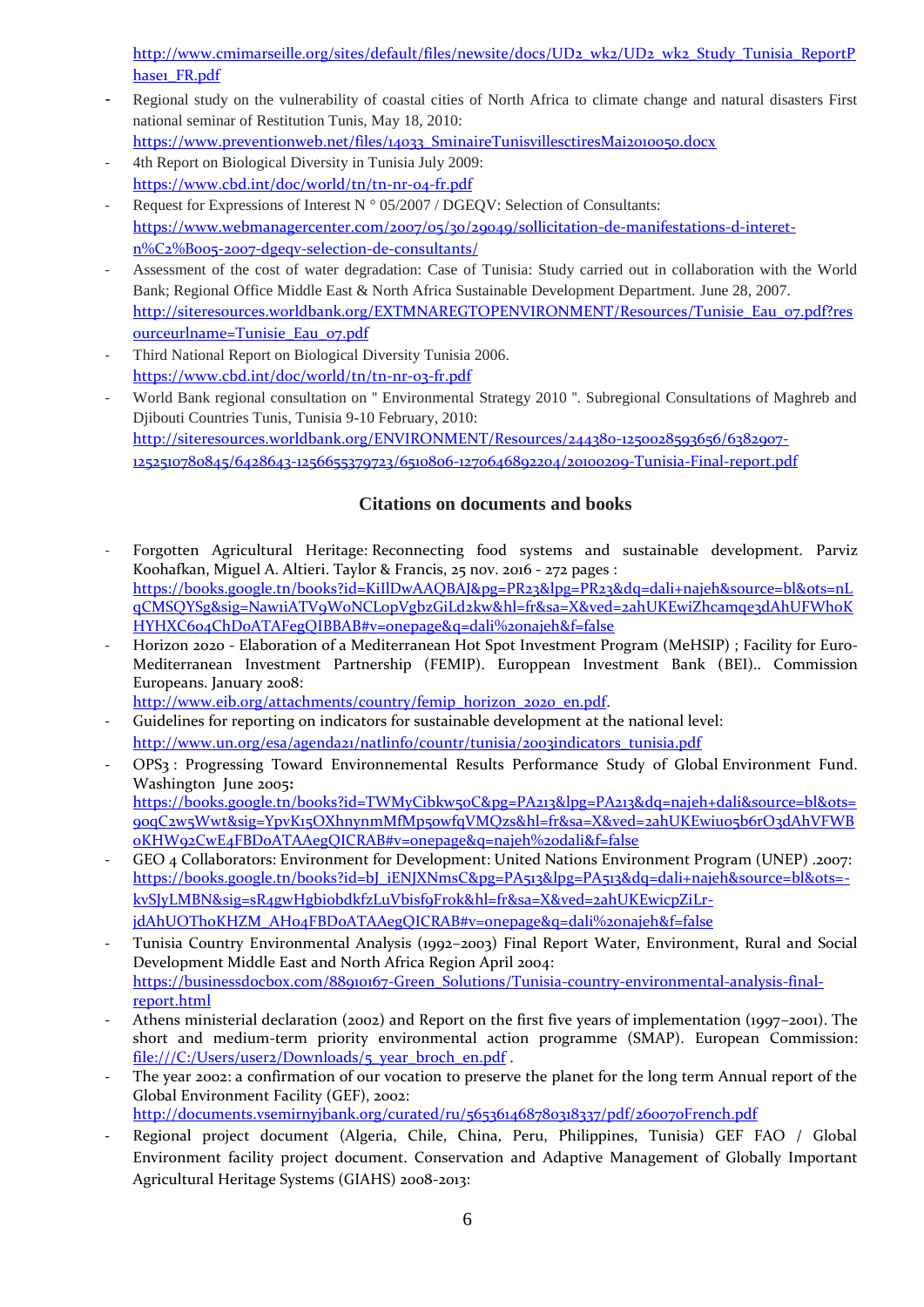Support to DG Environment for the development of the Mediterranean Pollution Control Initiative "Horizon 2020" Review of ongoing and completed activities. December 2006; Prepared for DG Environment European Commission:

[http://ec.europa.eu/environment/archives/enlarg/med/pdf/review\\_annex\\_fr.pdf](http://ec.europa.eu/environment/archives/enlarg/med/pdf/review_annex_fr.pdf)

- Tourism and climate change in Tunisia: assessment of the environmental and socio-economic impacts of climate change on the main tourist activities in Tunisia. As part of Tunisian-German cooperation, the Tunisian Ministry of Environment and Sustainable Development (MEDD) is collaborating with German technical cooperation (GTZ) in the implementation of a project related to the implementation of the Convention. United Nations Framework on Climate Change (CCC / GTZ Project). January 2010:

[http://www.environnement.gov.tn/PICC/wp-content/uploads/Tourisme-et-changement-climatique-](http://www.environnement.gov.tn/PICC/wp-content/uploads/Tourisme-et-changement-climatique-%E2%80%93-Evaluation-des-impacts.pdf) [%E2%80%93-Evaluation-des-impacts.pdf](http://www.environnement.gov.tn/PICC/wp-content/uploads/Tourisme-et-changement-climatique-%E2%80%93-Evaluation-des-impacts.pdf)

- Environmental Performance Analysis (Country EnvironmentalAnalysis) Final Report Department Water, Environment, Social and Rural Development Middle East and North Africa Region. World Bank. April 2004 <http://www.cgdr.nat.tn/upload/files/23.PDF>
- Talking Points Volume 5. No.4 November, 2005 GEF Council Members, Alternates and Focal Points September 2005November 2005 [:http://documentos.bancomundial.org/curated/es/757811468328598131/pdf/376270TalkingPointsVol15No140](http://documentos.bancomundial.org/curated/es/757811468328598131/pdf/376270TalkingPointsVol15No1401PUBLIC1.pdf) [1PUBLIC1.pdf](http://documentos.bancomundial.org/curated/es/757811468328598131/pdf/376270TalkingPointsVol15No1401PUBLIC1.pdf)
- Final report on "Identify and screen adaptation measures to reduce climate change impacts on food productivity" January.2011. Final Report on "Identify and screen adaptation measures to reduce climate change impacts on food productivity" . United Nations Development Assistance Framework. Shamil Engineering. Deliverable No 7 for FAO/ RFP/ 2010/02 :

[http://www.mdgfund.org/sites/default/files/ENV\\_STUDY\\_Jordan\\_Adaptation%20measures%20on%20food](http://www.mdgfund.org/sites/default/files/ENV_STUDY_Jordan_Adaptation%20measures%20on%20food%20productivity.pdf) [%20productivity.pdf](http://www.mdgfund.org/sites/default/files/ENV_STUDY_Jordan_Adaptation%20measures%20on%20food%20productivity.pdf)

### **Supervision of Strategic Studies in the field of Environment and Sustainable Development (as General Manager of the Environment)**

- Update of the National Action Program to Combat Desertification in Tunisia (Actualisation du programme d'action national de lutte contre la désertification en Tunisie).
- Content of the Desertification Information System Site in Tunisia( Contenu du site de système d'information sur la désertification en Tunisie).
- Strategic study on the development of ecotourism in Tunisia (Etude stratégique sur le développement de l'écotourisme en Tunisie)
- 4th Report on Biological Diversity in Tunisia (4ème Rapport sur la diversité biologique en Tunisie).
- Third National Report on Biological Diversity Tunisia 2006 (Troisième Rapport National sur la Diversité Biologique Tunisie).
- Eco-tourism tours in Tunisia: Carthage Road (Circuits éco-touristiques en Tunisie : Route de Carthage).
- Ecotourism promotion study at jbel haouaria cape good governorate Nabeul (Etude de promotion de l'écotourisme au jbel haouaria cap bon gouvernorat Nabeul).
- Study of development and execution of the circuit of the Tunisian islands (Etude d'aménagement et d'exécution du circuit des iles tunisiennes)
- Study to create a network of sustainable cities (Etude de création d'un réseau de villes durables).
- Study to promote the quality of life in Tunisia.
- (Etude de promotion de la qualité de vie en Tunisie).
- Study on the best initiatives in terms of sectoral implementation of sustainable development (Eude sur les meilleures initiatives en matière de concrétisation sectorielle du développement Durable.
- How the gene bank works in Tunisia (Modalités de fonctionnement de la banque de gènes en Tunisie ).
- study of the Early System Analysis for the Risk Management for the Climate Change Studies in Tunisia (Etude sur le système d'alerte précoce pour la gestion des risques liés aux extrêmes climatiques et à l'évolution du climat en Tunisie).
- National Strategy for Adaptation of the Health Sector to Climate Change (National Strategy for Adaptation of the Health Sector to Climate Change (Stratégie nationale d'adaptation du secteur de la santé au changement climatique (Stratégie nationale d'adaptation du secteur de la santé au Changement Climatique ).
- Portfolio of projects to mitigate greenhouse gas emissions in Tunisia (Portefeuille de projets d'atténuation des émissions de gaz à effet de serres en Tunisie).
- Adaptation to cc and natural disasters of coastal cities of North Africa (Adaptation au cc et aux désastres naturels des villes côtières d'Afrique du nord).